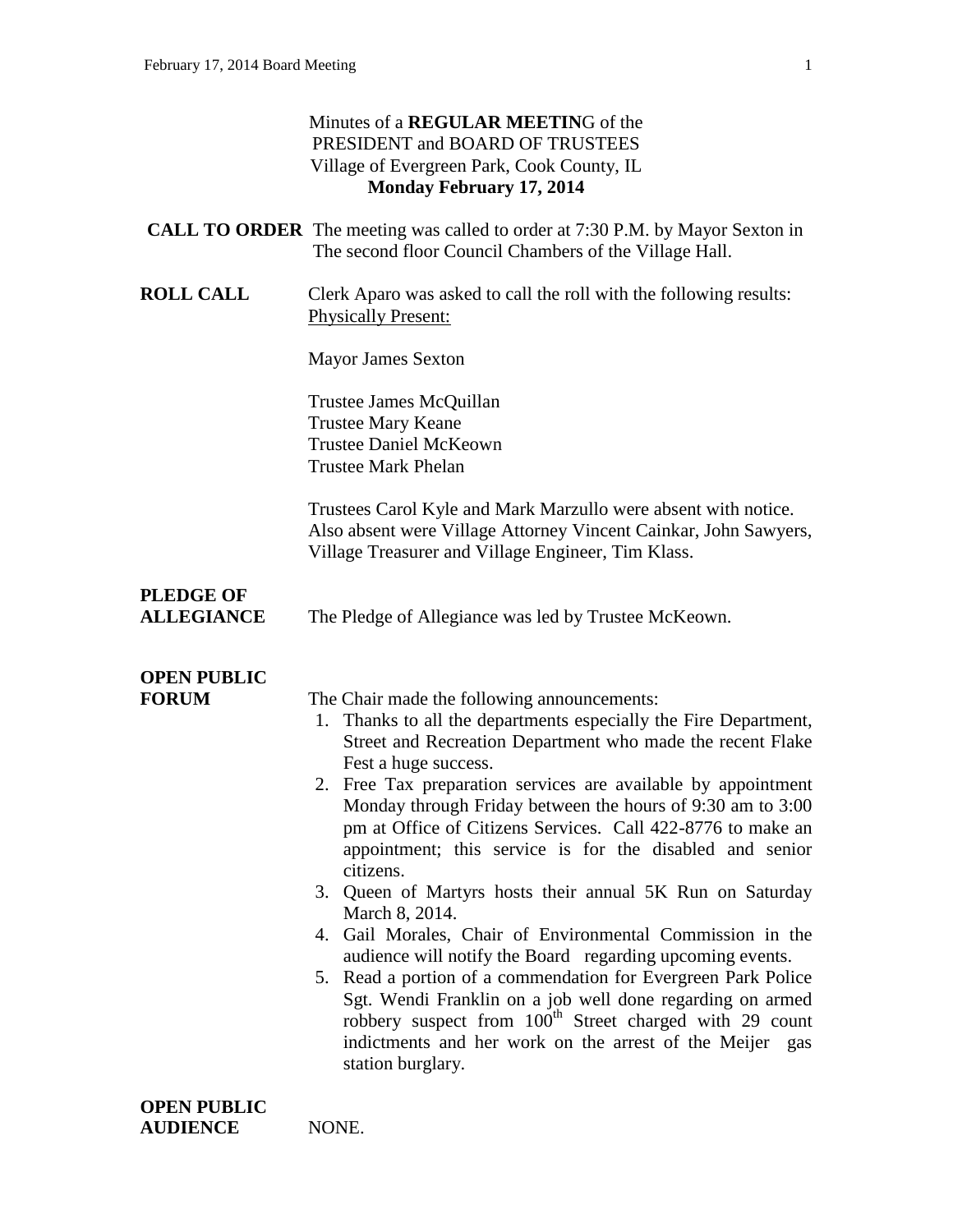| <b>REGULAR</b><br><b>AGENDA</b>        |                                                                                                                                                                                                                                                                                                                                                                                                                                                       |
|----------------------------------------|-------------------------------------------------------------------------------------------------------------------------------------------------------------------------------------------------------------------------------------------------------------------------------------------------------------------------------------------------------------------------------------------------------------------------------------------------------|
| <b>MINUTES</b>                         | Motion by Trustee Phelan second by Trustee McQuillan to waive<br>the reading of the minutes of the February 3, 2014 Regular<br>Meeting of the President and Board of Trustees as presented was<br>passed by unanimous voice vote and so ordered by the Chair.                                                                                                                                                                                         |
| <b>RESOLUTION</b>                      |                                                                                                                                                                                                                                                                                                                                                                                                                                                       |
| NO. 8-2014                             | Motion by Trustee Keane second by Trustee McKeown, to approve<br>Resolution NO. 8-2014<br>with expenditures of the General<br>Corporate Fund of \$418,537.19 and the Sewer and Water Fund in<br>the amount of $$232,703.59$ and the Street Bond Fund $$3,000.00$<br>for a total of \$654,240.78. Upon roll call, voting YES: Trustees<br>McQuillan, Keane, McKeown and Phelan; voting NO: NONE.<br>The motion was passed and so ordered by the Chair. |
| <b>VILLAGE</b>                         |                                                                                                                                                                                                                                                                                                                                                                                                                                                       |
| <b>TREASURER</b>                       |                                                                                                                                                                                                                                                                                                                                                                                                                                                       |
| <b>REPORT</b>                          | Motion by Trustee Phelan second by Trustee Keane to approve the<br>Treasurer's report for January 2014 in the<br>amount of<br>\$4,383,264.07 in the General Fund and \$2,877,661.86 in the Sewer<br>and Water Fund. The motion was passed by unanimous voice vote<br>and so ordered by the Chair.                                                                                                                                                     |
| <b>BUSINESS</b><br><b>CERTIFICATES</b> | Motion by Trustee McKeown second by Trustee McQuillan, to<br>approve the application for Business Regulation Certificate and<br>License for <b>McDonalds</b> (new owner only) to conduct a quick<br>service restaurant located at 8715 S. Kedzie. Upon roll call voting<br>YES: Trustees Keane, McKeown, Phelan and McQuillan; voting<br>NO: NONE. The Motion was passed and so ordered by the Chair.                                                 |
| <b>VEHICLE</b>                         |                                                                                                                                                                                                                                                                                                                                                                                                                                                       |
| <b>PURCHASE PD</b>                     | Motion by Trustee Phelan second by Trustee McQuillan to<br>approve Police Chief Saunders' request to purchase a new 2014<br>Dodge Charger for Evergreen Park Police Department.<br>The<br>purchase price is \$24,722.00 through State Purchasing of<br>Landmark Ford. Upon roll call voting YES: Trustees McKeown,<br>Phelan, McQuillan and Keane; voting NO: NONE. The Motion<br>was passed and so ordered by the Chair.                             |
| <b>PW TRUCK</b>                        |                                                                                                                                                                                                                                                                                                                                                                                                                                                       |
| <b>SALE</b>                            | Motion by Trustee McKeown second by Trustee Phelan to<br>approve PW Director Lorenz's request to sell for scrape two (2)<br>trucks a 2003(#924616) Chevy S-10 and a 1997 (D520-44) Ford<br>F-150. Upon roll call voting YES: Trustees Phelan, McQuillan,                                                                                                                                                                                              |

Keane and McKeown; voting NO: NONE. The Motion was passed

and so ordered by the Chair.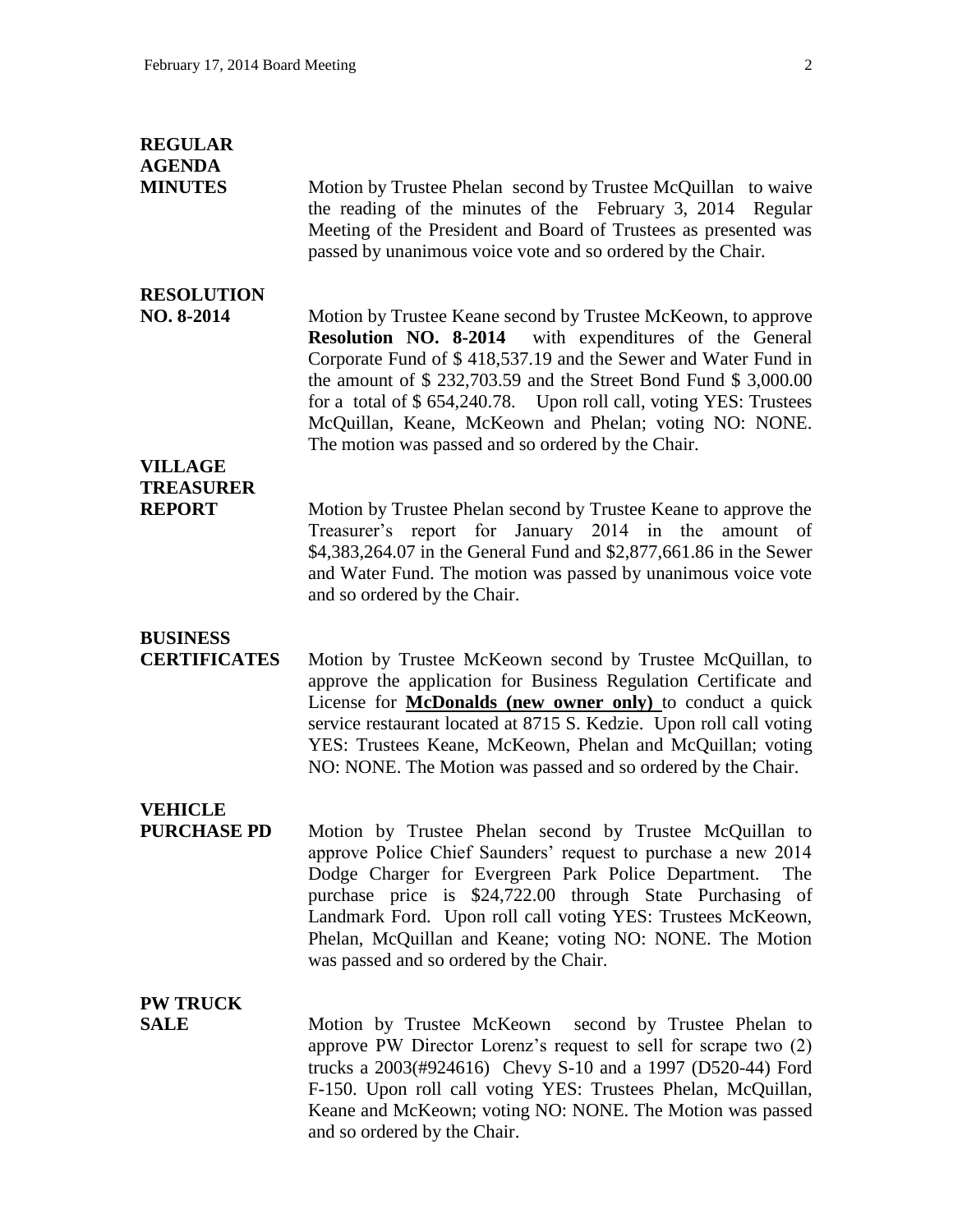**OCS REVIEW** The Chairman read a portion of the annual Office of Citizens' Services, OCS operations review prepared by Director, Mary Ann Diehl. He stated there were 4,860 meals delivered for Meals on Wheels, adding Little Company of Mary Hospital donated \$5,000 towards this program. Newsletters are sent six (6) times a year, hypertension screening is done by EPFD paramedics, the Farmer's Market hosts 22 vendors each Thursday from June thru October, and multiple day and one day trips are offered at a reduced rate through OCS. The Chair stated there have been 1,500 passengers on the Village mini-buses traveling 10,534 miles. The cost to seniors is 50 cents one way. The Chair commended all those involved in OCS and the pantry.

He noted the Village Pantry has helped 1,823 households and 6, 124 people were given food assistance. The Chair thanked Trustee Phelan and Kyle for their services at the Village Pantry. Trustee Phelan thanked Mary Ann for her professional report and encouraged everyone to donate to the pantry as hunger is a problem year round not just at the holidays.

## **ENGINEER'S REPORT** Village Engineer Tim Klass was absent no report.

**ATTORNEY'S** 

**REPORT** The Attorney was absent no report.

## **BIDS**

**VAC CON** Motion by Trustee Phelan second by Trustee Keane to approve the PW Director's request to purchase a 2014 Peterbilt Cab with a Vac/Con sewer cleaner body. A trade in of \$35,000 for a 1997 Ford Vactor Sewer Cleaner will be used through the Northwest Municipal Conference SPC bid price is \$ 291,296.00. Upon roll call voting YES: Trustees McQuillan, Keane, McKeown and Phelan; voting NO: NONE. The Motion was passed and so ordered by the Chair.

> Motion by Trustee Keane second by Trustee McQuillan to approve the PW Director's request to bids fencing material for the Dog Park. The PW employees will install the fence around the perimeter of the new dog park Trustee McKeown questioned the material, which will be wrought iron. Trustee Phelan asked if a key system will be implemented. PW Director Lorenz answered it will be included. Upon roll call voting YES: Trustees Keane, McKeown, Phelan and McQuillan; voting NO: NONE. The Motion was passed and so ordered by the Chair.

> Motion by Trustee Phelan second by Trustee McKeown to approve the PW Director's request to solicit bids for the roof replacement at